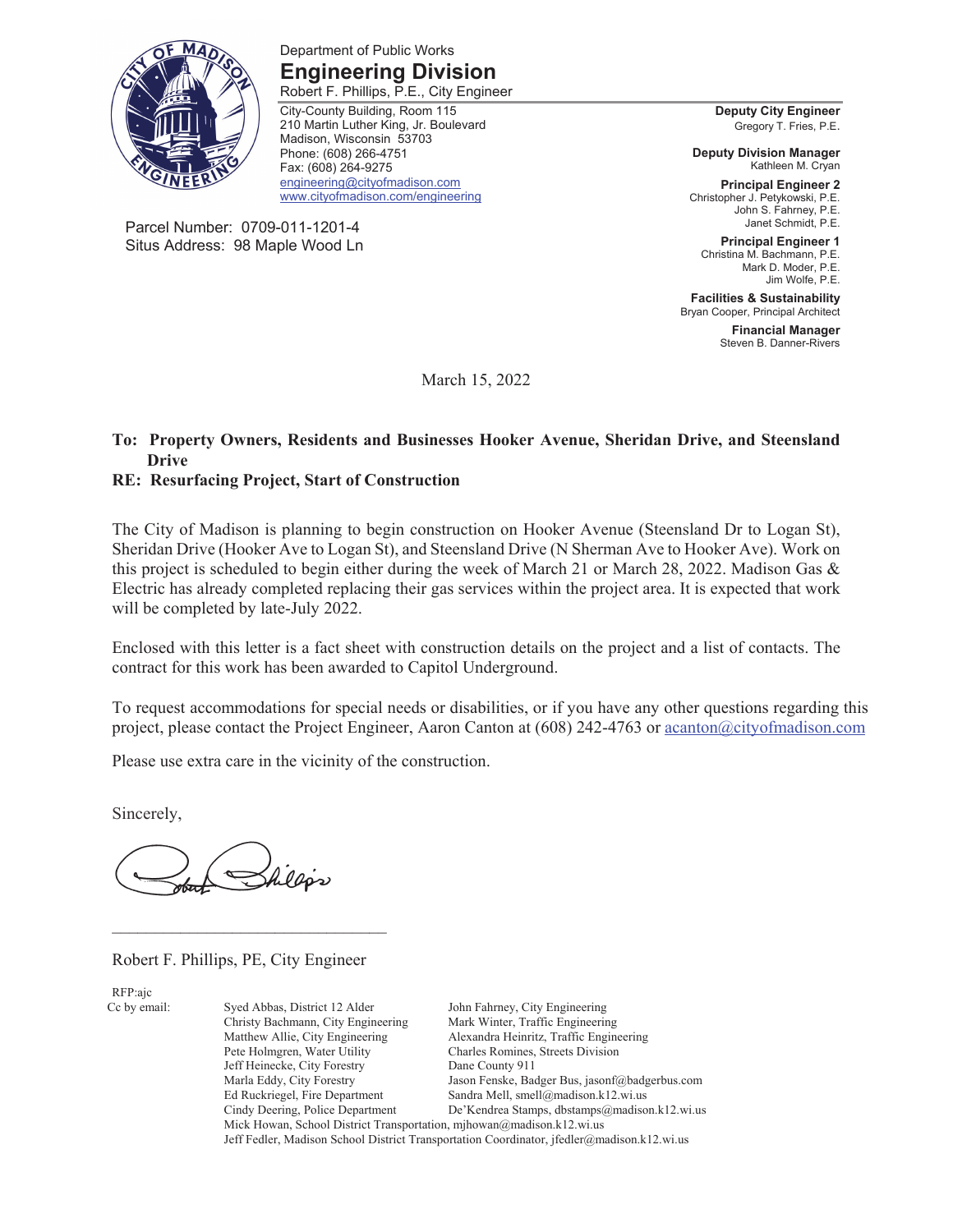

Department of Public Works **Engineering Division**

# **Fact and Details Sheet: PROPOSED HOOKER AVENUE, SHERIDAN DRIVE, STEENSLAND DRIVE RESURFACING W/UTILITIES**

## **Project Details – Proposed Work**

**Sanitary Sewer:** The City will replace the existing sewer mains with new PVC pipes and replace laterals from the new main to the property line on all streets within the project limits.

**Water Main:** There is no water main work associated with this project.

**Storm Sewer:** The City will replace storm sewer structures and inlets throughout the project limits. Storm sewer will also be extended to the south along Hooker Ave and Steensland Dr to improve street drainage.

**Street:** Asphalt pavement will be resurfaced on all streets throughout the project limits. Curb & gutter and existing sidewalk will be replaced as needed due to condition and utility crossings. Sidewalk will also be extended on the south‐side of Steensland Dr to the bend at the Hooker Ave intersection to provide better off‐street access to Sherman Ave. Additional parking

#### **PROJECT CONTACTS**

- » **Project Manager:** Aaron Canton (608) 242‐4763, acanton@cityofmadison.com
- » **Inspector**: Paul Lauby
- (608) 261‐9678, plauby@cityofmadison.com » **Construction Engineer:** John Fahrney
- (608) 266‐9091, jfahrney@cityofmadison.com » **Contractor:** Capitol Underground, Brent Conwell
- (608) 354‐9428, BConwell@capitolunderground.com



restriction will also be added to the outer‐edge of the Steensland‐Hooker bend due to safety concerns with parked vehicles, particularly with snow plows in the winter.

**Trees:** Tree removals due to bad health conditions were already completed at the following address: 1437 Hooker Ave (Silver Maple). Trees to be removed due to construction are located at the following address: 1501 Steensland Dr (Honey locust)

**Terrace Areas**: Owners must remove any plantings, structures, or any special landscaping features from the terrace area and public Right of Way prior to the start of construction, including raised planting beds, stone landscaping, retaining walls, railings, pavers, planters, etc. If left in place, these items will be removed by the contractor. The contractor will not replace these items following completion of the project. Owners are invited to contact the project manager to evaluate the impacts of construction in the terrace area.

**Bus Pad:** Not applicable.

**Project Website:** https://www.cityofmadison.com/engineering/projects/hooker‐ave‐sheridan‐dr‐steensland‐dr‐resurfacing‐w‐ utilities

### **Construction Schedule & Impacts**

**Tentative Schedule:** March 21, 2022 – late‐July, 2022. Allowed work hours are 7am to 7pm Mon‐Sat and 10am to 7pm Sun. It is expected that the contractor will start work promptly at 7AM.

**Traffic Impacts:** The streets will be closed to through traffic within the project limits but will be open to local traffic (residents). Parking will be removed during construction hours for the project duration. Residential driveways may be closed for up to 20 days. Commercial driveway access will be maintained throughout the project duration.

**Water Shut‐offs:** The project may require temporary water shut‐offs. The contractor will notify affected residents before anticipated shut‐offs.